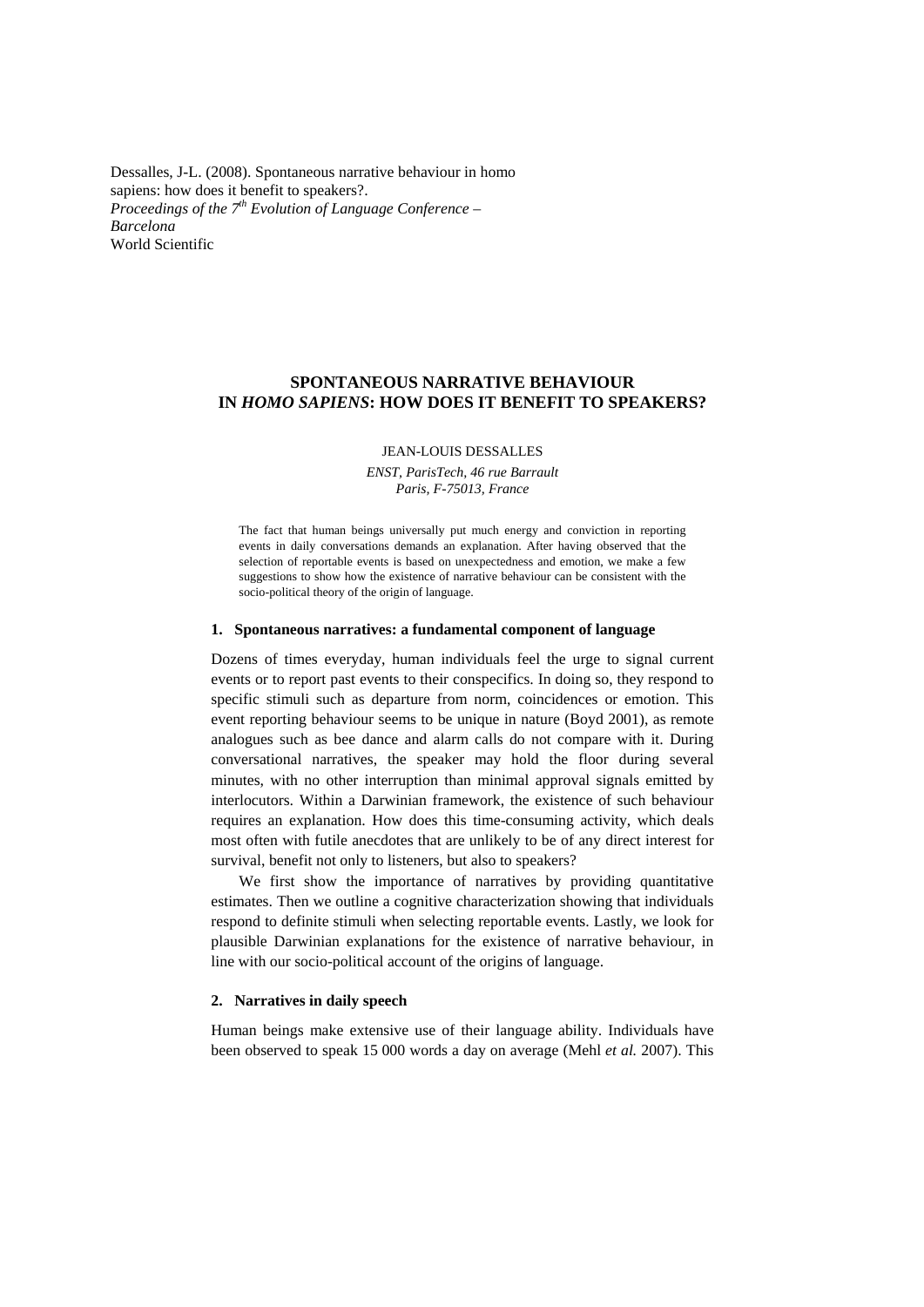behaviour covers several activities which can be distinguished by the cognitive mechanisms involved. The two main components of spontaneous language use are *discussion* (argumentation) and *narration* (event reporting) (Dessalles 2007a). The proportion of event reporting may vary significantly from one corpus to the next. Suzanne Eggins and Diana Slade (1997) observed the repartition indicated in Table 1 in the three hours of casual conversation data they collected during coffee breaks in three different workplaces. Storytelling takes up the major share in this distribution.

Table 1: Distribution of conversational topic types in Eggins and Slade's corpus (1997 p. 265)

| Conversation type   | $\%$  |
|---------------------|-------|
| Storytelling        | 43.4  |
| Observation/Comment | 19.75 |
| Opinion             | 16.8  |
| Gossip              | 13.8  |
| Joke-telling        | 63    |

We made similar measures on our main corpus, composed of 17 hours of conversations, recorded during meals at family gatherings between 1978 and 1988 among educated individuals belonging to a French middle class family. The distribution of conversation types was explored through a sampling method (Figure 1). The corpus has been digitalized, and 150 excerpts of 120 s. have been automatically extracted at random positions. For each excerpt, the central utterance (occurring at time 60 s.) has been assigned a category (Table 2).



Figure 1. Distribution of utterance types in our own corpus, assessed through a sampling method.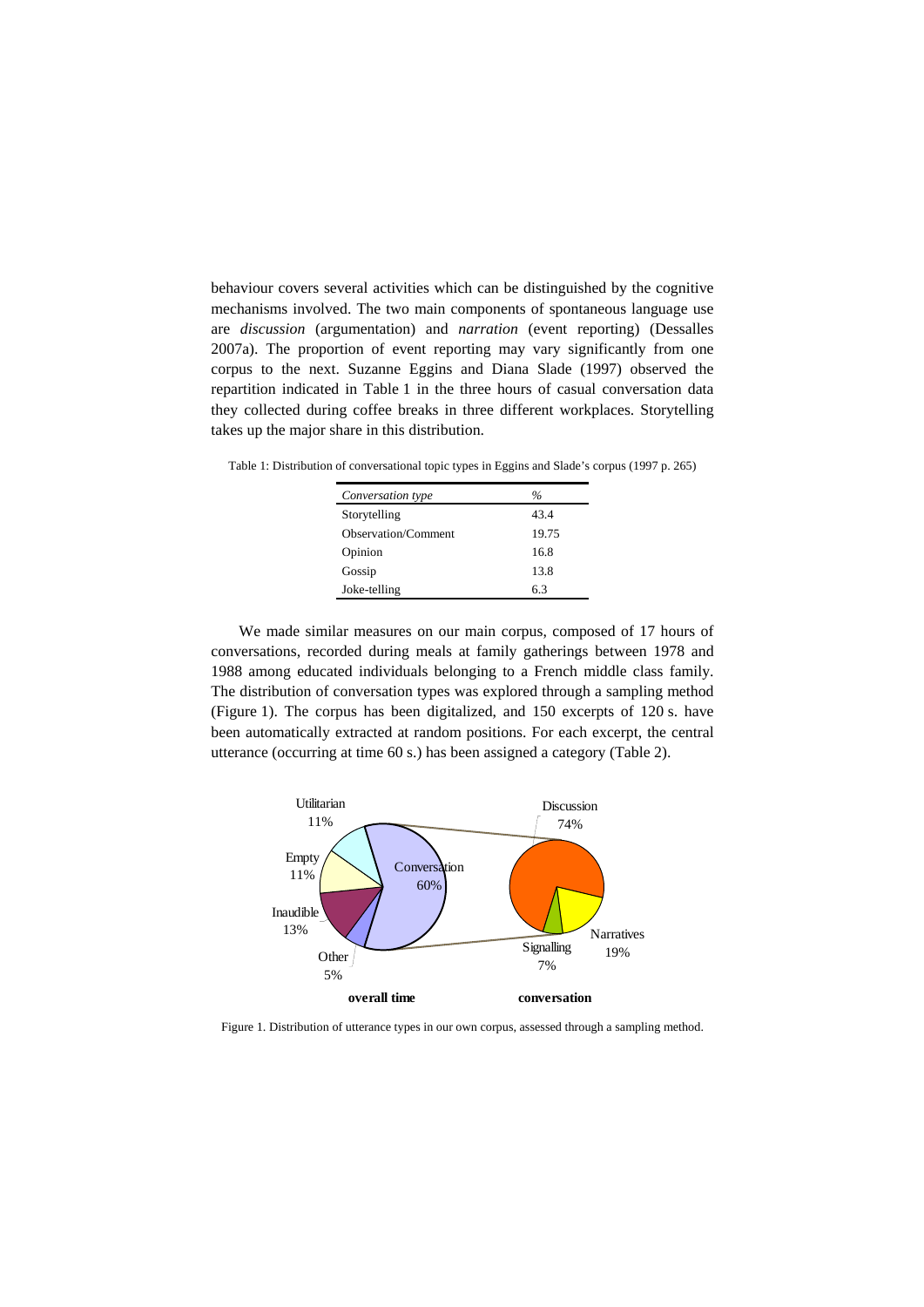The small relative size of the 'empty' category reveals that in this family meal context, language is used 89% of the time. Conversation proper, which excludes utilitarian (more or less ritualized) speech, occupies nearly 70% of the time (as most of inaudible utterances are likely to be conversational). Narratives and signalling together amount to 26% of conversation time. Though it is less than in Eggins and Slade's corpus, event reporting still represents a significant share of spontaneous language use. Quantitative data about conversational narratives are unfortunately lacking, especially for intercultural comparisons. We can only conjecture that no culture lacks spontaneous narrative behaviour, as such a people would have been well-known for its conversational specificity.

Table 2: Definition of utterance types in the family conversation corpus

| Utterance type        | Definition                                          | Example                                                                          |
|-----------------------|-----------------------------------------------------|----------------------------------------------------------------------------------|
| <b>Narratives</b>     | Reports about past situated<br>events               | Dishwasher breakdown which turned out to<br>be a mere leak from a plastic bottle |
| Signalling            | Drawing attention to current<br>facts               | Showing a new electronic personal<br>organizer                                   |
| Discussion            | Dealing with problems                               | Who's going to be the next Prime Minister                                        |
| Utilitarian<br>speech | Offers, requests, (mostly in<br>relation with food) | Offering more foie gras                                                          |
| Other                 | Songs, child screaming                              | Singing to bring a child to sing along                                           |
| Inaudible             | Superimposed noise,<br>simultaneous conversations   |                                                                                  |
| Empty                 | No speech, no utterance in<br>progress              |                                                                                  |

Narrative speech contrasts with the other main discourse category, discussion. Superficially, the most manifest difference is that narratives deal with *situated* events, whereas discussion deals with problems and their solutions. When facts are mentioned during a discussion, they are most often not situated (*e.g.* 'Fabius [a potential Prime Minister] makes a better impression on TV'), though there are cases in which situated facts or genuine stories are recounted in support of an argument (two occurrences in the sample). But narration and discussion can be opposed more fundamentally on the cognitive ground. Discussion consists in settling an issue or solving an epistemic puzzle. It proceeds through a characteristic problem-abduction-revision procedure (Dessalles 2007a). By contrast, event reporting relies on unexpectedness and emotion elicitation (see below). Though narrative and argumentative moves may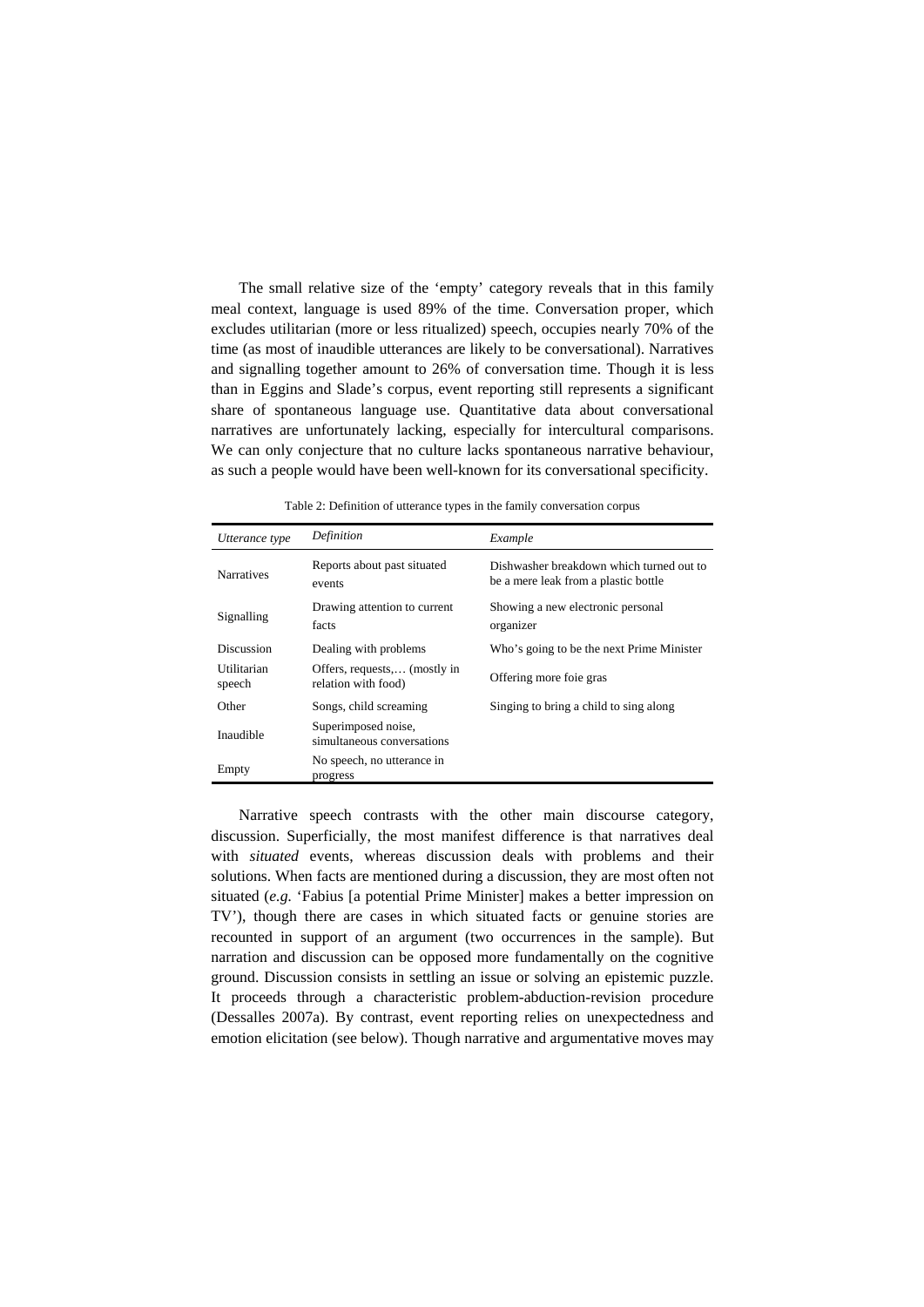be intertwined in conversation, they often remain separate: arguments spark off arguments in a typical problem-solution alternation, whereas narratives spark off new narratives, generating 'story rounds' (Tannen 1984 p. 100).

Events reported in conversations are most often not fictional (only one example in the sample can be considered fictitious, as it consists in describing the content of a cartoon). Though fiction seems to obey definite patterns (Hogan 2003), conversational narratives seem to be ruled by even more constraining imperatives. Any narrative must have an *interesting* point (Labov 1997), as otherwise speakers may be regarded as socially inept (Polanyi 1979 p. 211). In what follows, we propose a cognitive characterization of competent storytelling, before considering its possible biological role.

### **3. The selection of reportable events**

The dozens of episodes that human beings tell each day through conversational narratives represent only a tiny fraction of their actual experience. The selection of reportable events (Labov 1997) obeys specific patterns. In what follows, we highlight two fundamental requirements that are deeply rooted in our cognition: reportable events must be *unexpected* and/or arouse *emotion*.

### **3.1.** *Unexpectedness*

The property of unexpectedness covers various aspects of newsworthiness, including deviance, atypicality, rarity, proximity, remarkable structures, and coincidences. In former accounts, we equated unexpectedness with improbability (Dessalles 2002). Though, the model left important cases unexplained. Individuals consider situations that depart from the norm for some qualitative reason (*e.g.* jogging nuns) highly unexpected, what probability theory fails to explain. Our new model (Dessalles 2007b), based on formal complexity (Li & Vitányi 1993), makes correct predictions for all situations perceived as unexpected. We found that the relevant parameter is the contrast between the expected and the actual complexity of the situation. While a standard encounter with nuns is expected to be complex to individuate, encountering jogging nuns is maximally simple, thanks to their unique characteristics. Similarly, a narratable fortuitous encounter is all the more unexpected since the person one bumped into is *simple* (a close friend or a celebrity) and the place is remote enough to be *complex*. Complexity contrasts turn out to have a *systematic* influence on reportability (Dessalles 2007b).

Assessing variations of individuation complexity is certainly not a trivial cognitive operation, but every human being seems to be equipped to perform it.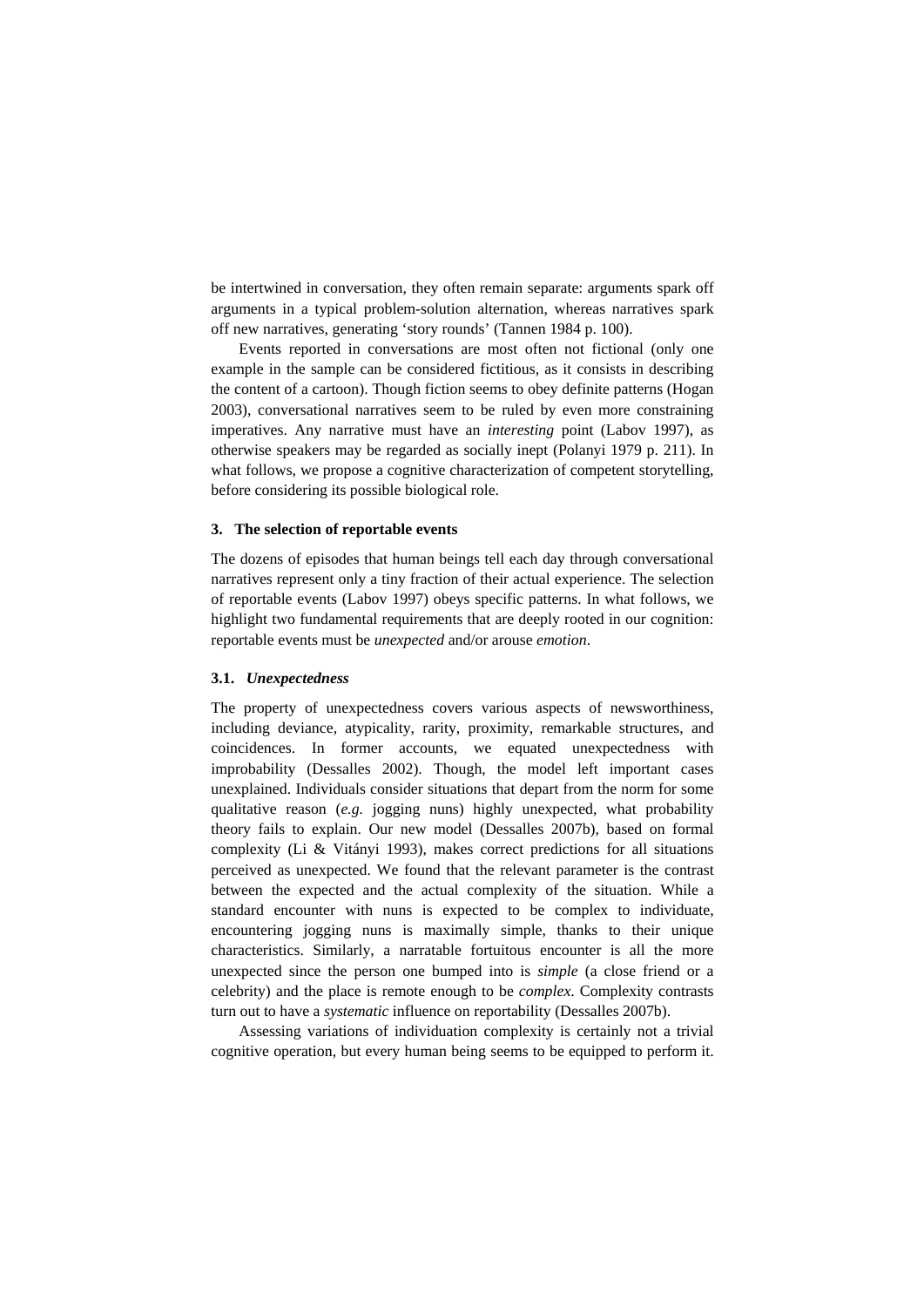The universal sensitivity to unexpectedness is a fundamental component of narrative competence and must have been selected for definite reasons.

#### **3.2.** *Emotion*

Emotion is the other parameter that stimulates event reporting. Emotional situations are systematically shared (Rimé 2005). In the following conversation from Neal Norrick's corpus (2000 p. 64), a young man recalls an accident story his aunt told him (transcription details omitted).

*Mark: you know what happened to my one of my aunt's friends out in Iowa? Like when- when she was younger, she had a headgear from braces, and these two girls were wrestling around just playing around, wrestling. And one girl pulled her headgear off her mouth and let it snap back. And it slid up her face and stuck in her eyes and blinded her.* 

### *Jacob: wow.*

*Mark: isn't that horrid? That's horrid. Blinded her for life. Isn't that horrid. That's just- I mean just from goofing around.* 

Unexpectedness and emotion are often combined to enhance reportability. Unexpectedness here lies in the contrast between standard play situations, which are complex to individuate because they are all alike, and the actual situation which is unique by its consequences. Mark's final remark points to this contrast.

Studies show that emotion is reactivated during recounts, and this can be seen as a paradox (Rimé 2005 p. 109). Quite surprisingly, bringing back memories about negative emotions and sharing them with listeners is experienced as enjoyable by both parties. People like to talk not only about positive events, but also about events that generated fear, sadness, anger, guilt, embarrassment, contempt and even shame. They also like to listen to others' corresponding experiences, despite the fact that the evocation of such events produces negative feelings similar to the original ones. It seems that the pleasure of sharing these feelings compensates for experiencing them again.

#### **4. Why are conversational stories told?**

The pervasive presence of stories in conversations is an embarrassment for most accounts of the evolutionary origin of language. If language has been selected because of its effect on the welfare of the group (Victorri 2002; Castro *et al.* 2004 p. 734; Ritt 2004 p. 1-2) or as a fair exchange of information based on strict reciprocity (Pinker 2003 p. 28; Nowak 2006 p. 1561), then the efforts that speakers devote to tell stories for all to hear, most often with much emphasis to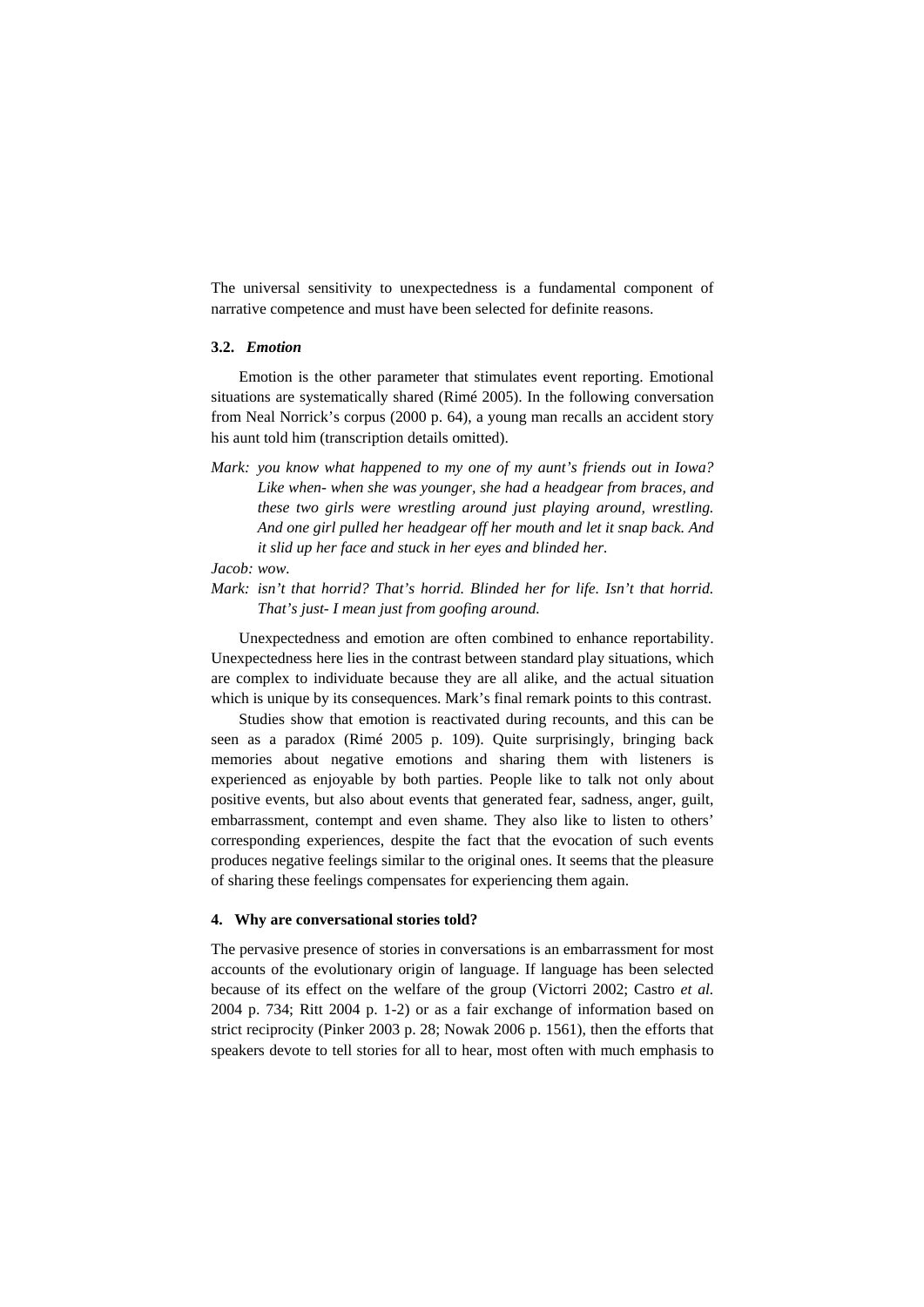highlight interest, is incomprehensible. We would expect speakers to whisper minimal factual information to specific ears and then demand of listeners that they reciprocate. What may be true for crucial advice (such as which shares to buy on the stock exchange) does not apply to conversational stories.

Other accounts emphasize the educational value of language (Fitch 2004; Castro *et al.* 2004 p. 725). But stories are found to be spontaneously told, not only from adults to children, but also from adults to adults and even from children to adults. As soon as by nine months of age, children spontaneously point to unexpected stimuli (Carpenter *et al.* 1998). More generally, theories of language function that emphasize the practical value of information are at odds with the fact that most stories are about futile matters. Unexpected events are, by essence, unlikely to occur again. Any practical processing of information would concentrate on vital information (danger, food, mating opportunities) and would neglect the myriad of anecdotal facts that fill daily chatter. Animals do not care about situations just because they are unexpected: they show no interest four-leaf clovers, they would regard a unicorn as a mere horse and they do not care about coincidences. Human communication, on the other hand, is universally replete with details about inconsequential episodes, just because of their unexpectedness, and this requires an evolutionary explanation.

The key difference seems to lie in human sociality: we crave the attention of others and narratives are a major way to do so (Boyd 2001). This makes sense within our political theory of the origin of language (Dessalles 2007a), which states that individuals use language to demonstrate qualities that are in demand in the establishment of solidarity bonds. To fit in with the model, however, the qualities shown when telling stories must have political significance. In what way does the ability to produce unexpectedness and elicit emotions correlate with being a valuable coalition partner?

Though these issues have not been properly investigated yet, we may have some idea. First, from early age on, individuals are in competition to demonstrate that they knew first, as in the next exchange, observed between two children aged eight and ten:

# *M: Did you see there are more* [hot-air] *balloons up there this morning?*

## *Q: Yes, I know.*

*M: You, be quiet! I'm not talking to you, I'm talking to the others.* [To his father] *Did you see there are balloons up there this morning?* 

Being the first who noticed the presence of balloons is important for M, as his second utterance shows. The *first-to-know* phenomenon is the most obvious case in which unexpectedness is produced. Reclaiming authorship for the news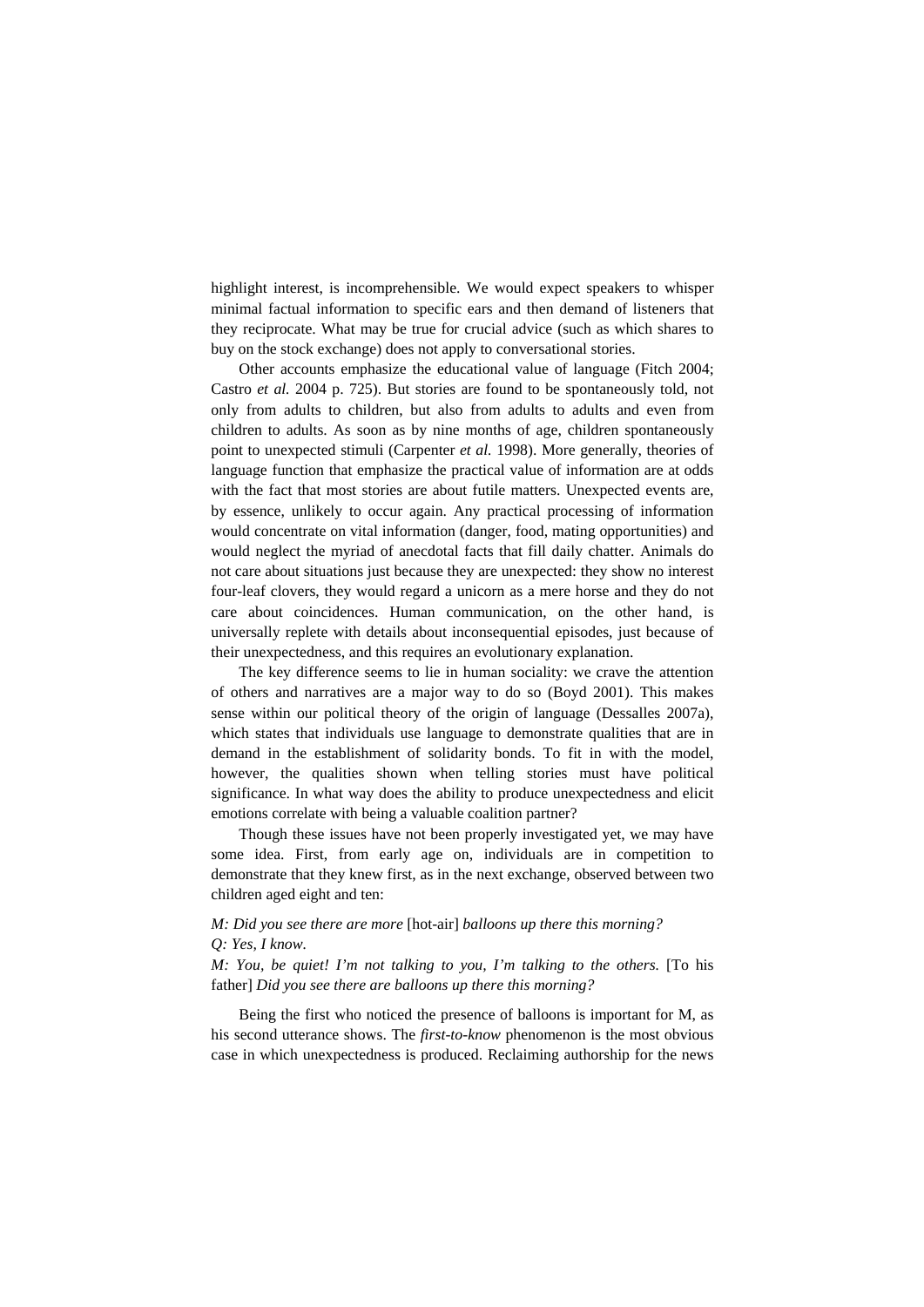is understandable if, as we suggest, *language is display* (Dessalles 2007a). The informational competence that individuals display by offering scoop stories to conspecifics reveals crucial in the specific political context of our species.

*Hominins are 'apes with spears'*.<sup>1</sup> The introduction of deadly weapons in an ape species dramatically changes the political game: physical strength becomes much less relevant. The best strategy to survive is to share one's fate with other individuals (here, we radically depart from Paul Bingham's (2001) theory, in which the main effect of weapons is to enforce cooperation through retaliation *within* coalitions). In a context in which every individual *must* choose allies, the problem is to determine the best ones. Those who are able to spot unusual goings-on are a good choice, as they are the first to warn for complex danger. Since that time, individuals crave for displaying their ability to notice unexpectedness, as they are descended from ancestors for whom it was a good way to be accepted as coalition partners. Still now, individuals who are able to bring unexpected news are perceived as 'interesting' and are preferentially chosen as friends. They get social success, whereas boring individuals are avoided. Of course, the political game is more complex in our species than in the first hominin species. However, those who are able to spot unexpected situations or activities remains a crucial asset in a species in which being taken by surprise may be fatal. The claim is thus that there is continuity in the signalling and narrative behaviour along the hominin lineage down to *sapiens*, as it remains a way for individuals to show off their value as coalition partner.

Why do individuals tell emotional narratives? Emotions displayed in stories are associated with political values, such as solidarity or courage. By showing that they are able to experience compassion, pity, concern, indignation at cowardice, cheating or unfairness, that they admire selfless love and feats, individuals try to appear as ideal friends. If we accept that successfully communicated emotions are hard to fake, then expressing them through stories is a reliable indication that one really values the corresponding qualities.

Human beings are information oriented animals, who exchange stories on a daily basis. We tried to indicate how this fact, which is hard to explain in traditional accounts of language origins, can be a natural outcome of the particular socio-political organization of our species, in which individuals must compete by demonstrating their information qualities in order to attract friends.

-

<sup>&</sup>lt;sup>1</sup> Spears may be thought to have been the first efficient weapons used by hominins: they are easy to make and to carry (the use of spears may have contributed to make biped walk advantageous).